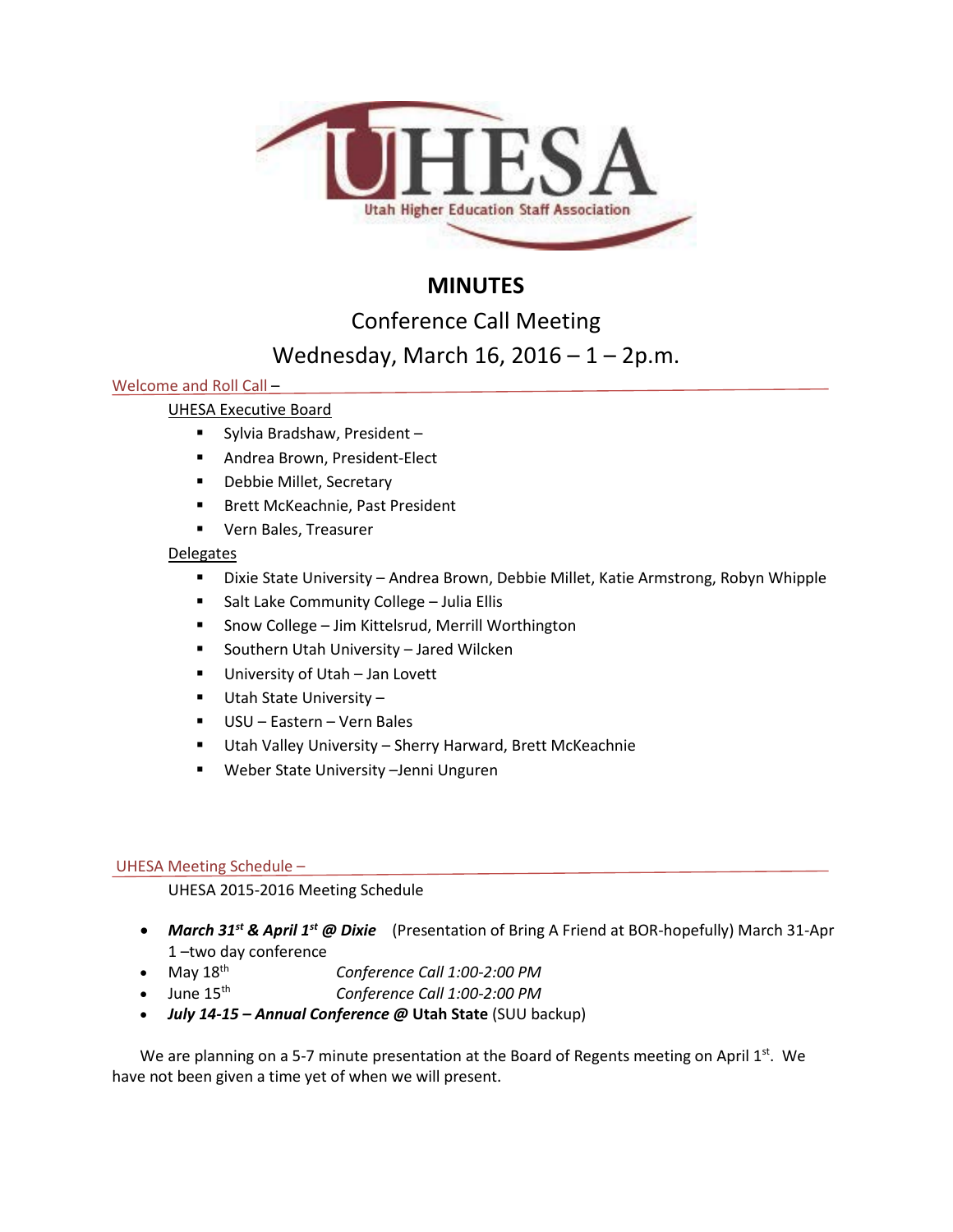*It is really important to have every institution represented when we meet with the Board of Regents, so please try to adjust your schedule so that you can be to this spring conference and represent your school as we visit with the Board of Regents.*

#### Minutes & Approval –

The February minutes were approved and passed. Have James put the minutes on the UHESA website.

#### Legislative Committee Report –

Sylvia reported some highlights for Clint Moser. It was posted in Higher Ed in week 6 and now week 7 that institutions will have a little to work with as they receive 2% from the legislature. This 2% is not tied to COLA so it can be used at the institutions discretion. Talk to your administration. 7.3% for medical benefits, 5 million on-going funds, 5 million one-time funds, 8.8 million for the Regents Scholarships. The Access and Affordability was not funded. We need to look at which bills were passed and which ones did not get funded. There are implications regarding the bill about donor organs. Donors are notified annually through email. 1.5 million was awarded to the joint U of U and Dixie Physician's Assistant program.

Treasurer's Report –

There are no outstanding dues owed from any of the institutions. Vern will bring a print out of the Treasurer's report and budget to the Spring Conference. The current balance is \$6,511.35 and the projected balance after T-shirts and travel are paid will be \$4,751.00.

#### BFF Initiative Report –

There are only 8 excess T-shirts to be reimbursed. Julia will bring the T-shirts to the Spring Conference. The postcards have been sent out to the various institutions to give away. Everyone verified they had received theirs.

Brett wondered how the referrer receives their T-shirt. Someone suggested we send it back to UVU with them after the conference. The question was raised of what is the process of giving the referral T-shirts at each institution. The U of U will use the two delegates. UHESA will supply the first 13 to each institution. Thirty or so will go to the Board of Regents. The 50 remaining will be given out to referrers. Sherry said that if they go through the UHESA site, then the institutions can take care of their own referrals. If we need to we can order more T-shirts. We haven't seen the final draft of the T-shirts with the grad caps.

#### PR/Media Report –

Sylvia reported for Todd. Regarding the link for the BFF referral form on the UHESA.org website, there are a few quirks that need to be rectified. You can't refer more than one person. Andrea said she has corrected that problem. Sherry said she did receive the referral form. Brett told how the process of referral worked. They made Jason, who was the original referrer, on the BFF committee. The information comes into Andrea, as Pres.-Elect, and she passes on all of the information on to the respective institution where the person being referred will be attending. Each institution can then assign their own staff mentor to the referred person. Dixie will have a referral page link soon.

Sylvia would like a training session at the UHESA Spring Conference or the July Conference. Maybe we could have a mini training during the spring and a main one at the July conference. Sylvia asked the PR/Media committee to submit articles for the Higher Ed newsletter.

Jan has a marketing team. She will speak to their association about social media, etc. Sylvia asked that our keynote speaker could include some of this in his keynote address.